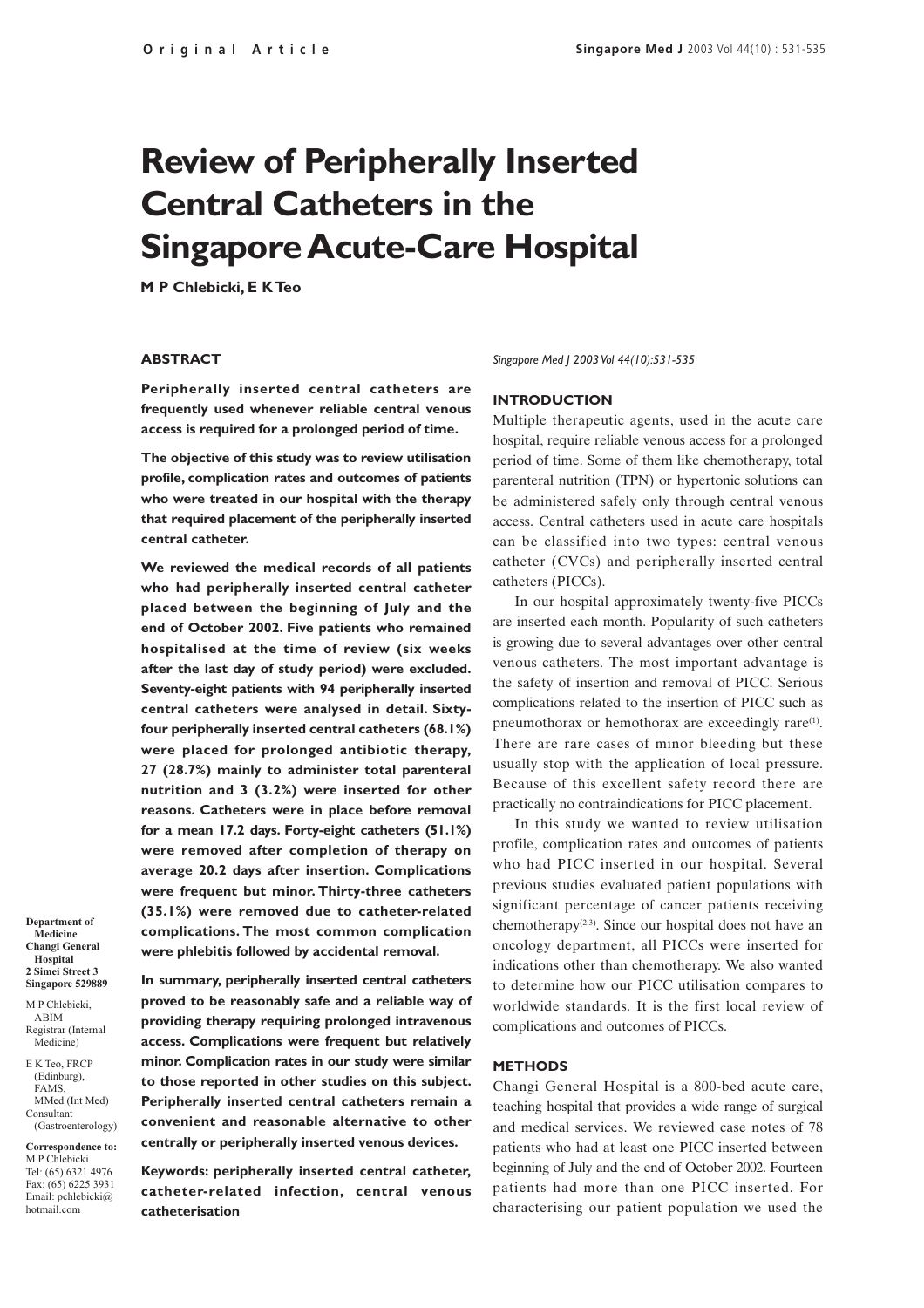**Table I. Prevalence of medical conditions associated with impaired immunity in the study population.**

| Condition             | Number of patients (%) |
|-----------------------|------------------------|
| Diabetes mellitus     | 27 (34.6%)             |
| Malignancy            | 18(23.1%)              |
| Chronic renal failure | 7(9.0%)                |
| Liver cirrhosis       | 4 $(5.1%)$             |
| Splenectomy           | (1.3%)                 |

**Table II. Underlying infections requiring prolonged antibiotic therapy and the placement of the peripherally inserted central catheters.**

| Underlying infection                          | Number of catheters |
|-----------------------------------------------|---------------------|
| Infection of the implanted orthopaedic device | 4                   |
| Infective endocarditis                        | 7                   |
| Surgical wound infection                      | 6                   |
| Complicated skin and soft tissue infection    | 5                   |
| Complicated urinary tract infection           | 5                   |
| Osteomyelitis                                 | 5                   |
| Liver abscess                                 | 5                   |
| Melioidosis                                   | 5                   |
| Diabetic foot infection                       | 4                   |
| Nosocomial pneumonia                          | $\mathfrak{p}$      |
| Septic arthritis                              | 2                   |
| Psoas muscle abscess                          |                     |
| Cholangitis                                   | ı                   |
| Fever of unknown origin                       |                     |
| Gram-negative bacteremia                      |                     |

**Table III. Indications for the removal of the peripherally inserted central catheter. (CRBSI – catheter-related bloodstream infection)**

| Indication                 | Number of catheters (%) |
|----------------------------|-------------------------|
| Catheter-related (35.1%)   |                         |
| • Phlebitis                | 20 (21.3%)              |
| • Accidental removal       | 7(7.4%)                 |
| <b>Definite CRBSI</b>      | (1.1%)<br>L             |
| • Probable CRBSI           | 2(2.1%)                 |
| • Occlusion                | 2(2.1%)                 |
| • Catheter leakage         | (1.1%)<br>$\mathsf{I}$  |
| Catheter-unrelated (64.9%) |                         |
| • Completion of therapy    | 48 (51.1%)              |
| Death                      | 7(7.4%)                 |
| Patient request            | 3<br>(3.2%)             |
| Change in therapy          | (1.1%)<br>I             |
| • Undetermined             | 2(2.1%)                 |

number of the individual patients as the unit for counting. For all other calculations we used PICC placements rather than patients as the unit for counting. Single indication for insertion and single reason for removal was assigned to each PICC based on the review of clinical records.

All PICCs were inserted by the radiologist and the procedures were performed in the angiography suite. Seldinger's technique with standard aseptic precautions (mask, hat, sterile gowns, gloves and drapes) was routinely used. Accession vein frequently had to be localised by ultrasonography or venography. In our study, 38 insertions were guided by the ultrasonography and 25 by venography. The choice is based on the familiarity and confidence of the radiologist performing PICC placement. For the 31 PICC insertions, we could not determine if any imaging study was used to facilitate the PICC placement. Location of the tip of the catheter was always confirmed by the fluoroscopy and chest X-ray. Two types of PICCs are used in our institution: single-lumen (5-F) and double-lumen (6-F). Usually a radiologist decides which type of catheter will be used based on the indication for the PICC stated in the request form.

Nurses in the wards are instructed to change dressing daily and flush the catheter with heparinised saline three times a day. Drawing blood from the PICC for the laboratory tests is not allowed. We used the following definitions:

- 1. Phlebitis induration or erythema, warmth, and pain or tenderness around catheter exit site<sup>(4)</sup>.
- 2. Definite catheter-related bloodstream infection (CRBSI) – isolation of the same organism (identical species, antibiogram) from the catheter segment and the blood drawn from peripheral vein in the patient with clinical symptoms of BSI and no other apparent source of infection $(5)$ .
- 3. Probable CRBSI Positive culture either from catheter segment or peripheral blood (in the patient with clinical symptoms of BSI and no other apparent source of infection) and defervescence within 48 hours of catheter removal and initiation of appropriate antibiotic therapy $(5)$ .

#### **RESULTS**

During the study period, 99 PICCs were inserted in 83 patients. We excluded five patients (five PICCs) who remained hospitalised at the time of review (six weeks after the last day of our study period). Therefore 94 PICCs in 78 patients were included into this analysis. During the study period twelve patients had two PICCs inserted and two patients had three PICCs inserted.

Average age was  $58.3 \pm 18.2$ ) years (range 16 - 91). Eighteen patients (23.1%) were female and 60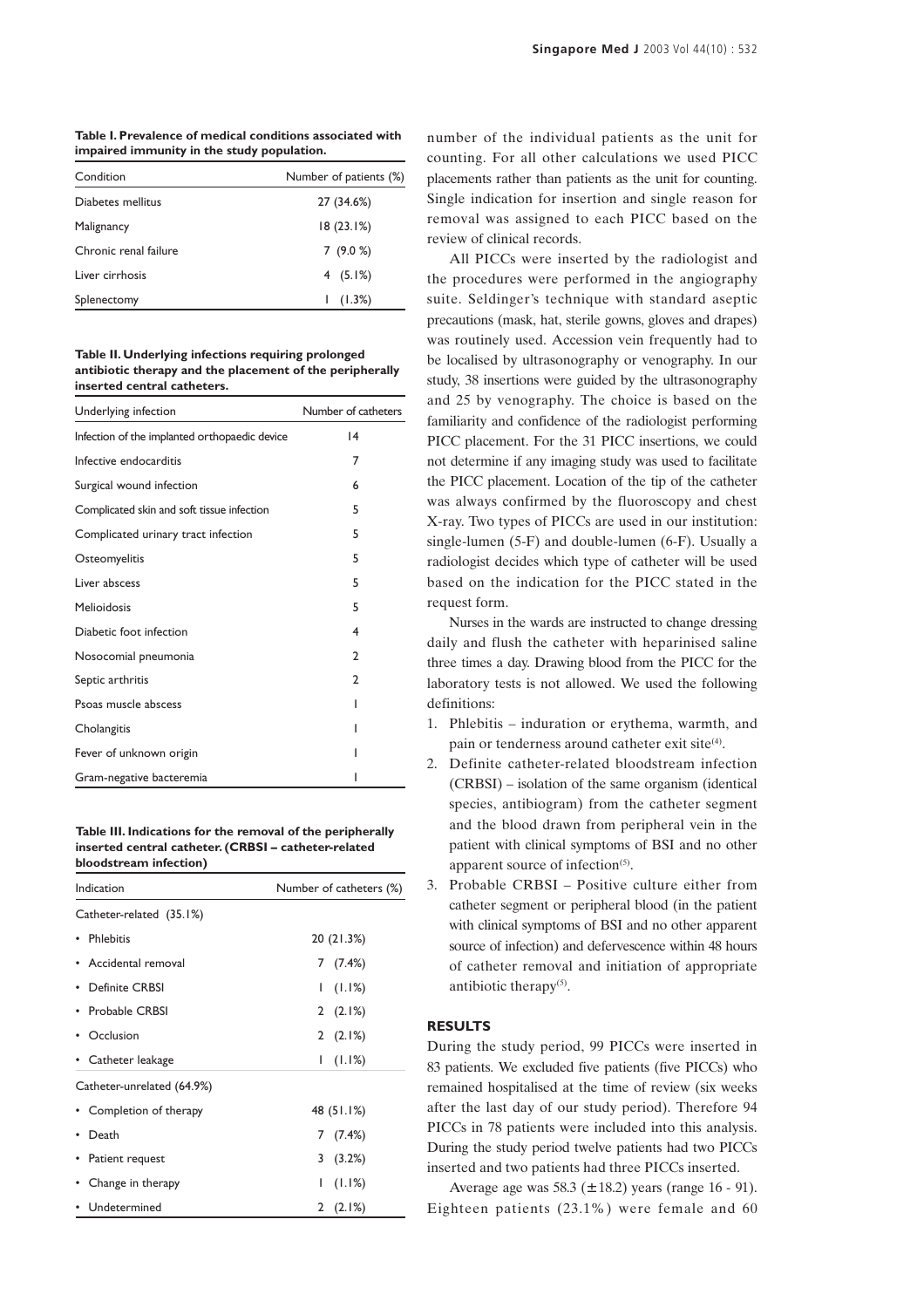patients were male (76.9%). Average hospitalisation lasted 44.5 (± 26.8) days (range 1 - 135). Twenty-seven patients (34.6%) had a history of diabetes mellitus and 18 patients (23.1%) were diagnosed with malignancy (Table I).

Sixty-four PICCs (68.1%) were placed for prolonged antibiotic therapy and 27 (28.7%) mainly to administer TPN. Three PICCs (3.2%) were inserted for other reasons. In two of these cases it was for palliative, analgesic therapy in patients with terminal malignancy. In one case PICC was inserted because of very difficult intravenous access in the patient with anasarca due to nephrotic syndrome.

Following specialties requested PICCs: Surgery – 35 (37.2%), Orthopaedics – 32 (34%), Medicine – 27 (28.7%). In fifteen cases (16%) the vein used for insertion of the PICC was not documented in the medical records. In the remaining 79 cases (84%) PICCs were placed in the following veins: basilar vein – 42 (53.2%), brachial vein – 15 (19%), cephalic vein – 13 (16.5%) and median cubital vein – 9 (11.4%).

Surgical teams requested most of the PICCs inserted for the administration of the TPN (23 of the 27 catheters  $-85.2\%$ ). They remaining four  $(14.8\%)$ were requested by medical teams. Seventy-four of the PICCs (78.7%) were single-lumen catheters and 20 of them (21.3%) were double-lumen catheters. Double-lumen catheters were predominantly used for TPN (17 of 20). Sixty-four PICCs were inserted to administer antibiotics for the treatment of the variety of infections. Detailed description of underlying conditions which necessitate PICC placement are summarised in the Table II.

Eighty-five of the PICCs (90.4%) were removed before discharge. Nine patients were discharged with the PICC  $(9.6\%)$  – four of them were transferred to another hospital and five continued intravenous therapy in outpatient setting. Seven patients died with the PICC in-situ. In none of them was PICC-related complication the cause of death. Five of these patients died because of advanced malignancy. Two patients refused surgical intervention (one for peritonitis and one for foot gangrene) and were treated conservatively. They died because of natural progression of the abovementioned diseases.

On average the PICC was placed 22.5 days after admission (range 1 to 97 days).

Catheters were in place before removal for a mean 17.2 days (range 1 to 60 days, total 1,619 catheterdays). Removal of the catheter due to completion of the therapy occurred on average 20.2 days after insertion. If PICC was removed because of phlebitis it occurred after a mean of 14.2 days after insertion. Indications for removal of PICCs are summarised in





Table III. Temporal distribution of the most common complications is presented in Fig. 1.

We observed one case of definite CRBSI. It occurred in a 52-year-old man with colon cancer who was treated with TPN and antibiotics for intestinal fistula. He developed sepsis and (other than the PICC) he had no apparent source of infection. The PICC was removed and Burkholderia cepacia was cultured from blood and the tip of catheter. He improved with the removal of the PICC and a course of ciprofloxacin.

Catheter tip was sent for culture after removal of 62 (66%) PICCs. Twenty-seven of these cultures (43.6%) were reported as no growth. Positive cultures grew following organisms: coagulase-negative staphylococcus – 8 (12.9%), methicillin-resistant Staphylococcus aureus (MRSA) - 6 (9.7%), Acinetobacter baumanii, Candida spp., Klebsiella spp., Pseudomonas aeruginosa – 2 (3.2%) each, Corynebacterium and Burkholderia cepacia – 1 (1.6%) each. In six cases (9.7%) culture yielded two different organisms and in five cases (8.1%) culture yielded three different organisms. PICCs used for TPN had slightly higher than average rate of phlebitis of 29.6% (vs. 21.3 % for a whole group) and lower than average rate of the catheter removal due to completion of the therapy 37% (51.1% for a whole group). Time to removal was 13.2 days and that was shorter than average dwell time for entire cohort (17.2 days).

#### **DISCUSSION**

Peripherally inserted central catheters have been used in clinical practice for several decades. Studies have shown that PICC is the safe and convenient way of administration of medications and parenteral hyperalimentation. In most of these studies a significant percentage of PICCs were inserted to facilitate the administration of the chemotherapy. Our hospital does not have an oncology department and all PICCs were inserted for indications other than chemotherapy. The most significant difference between our study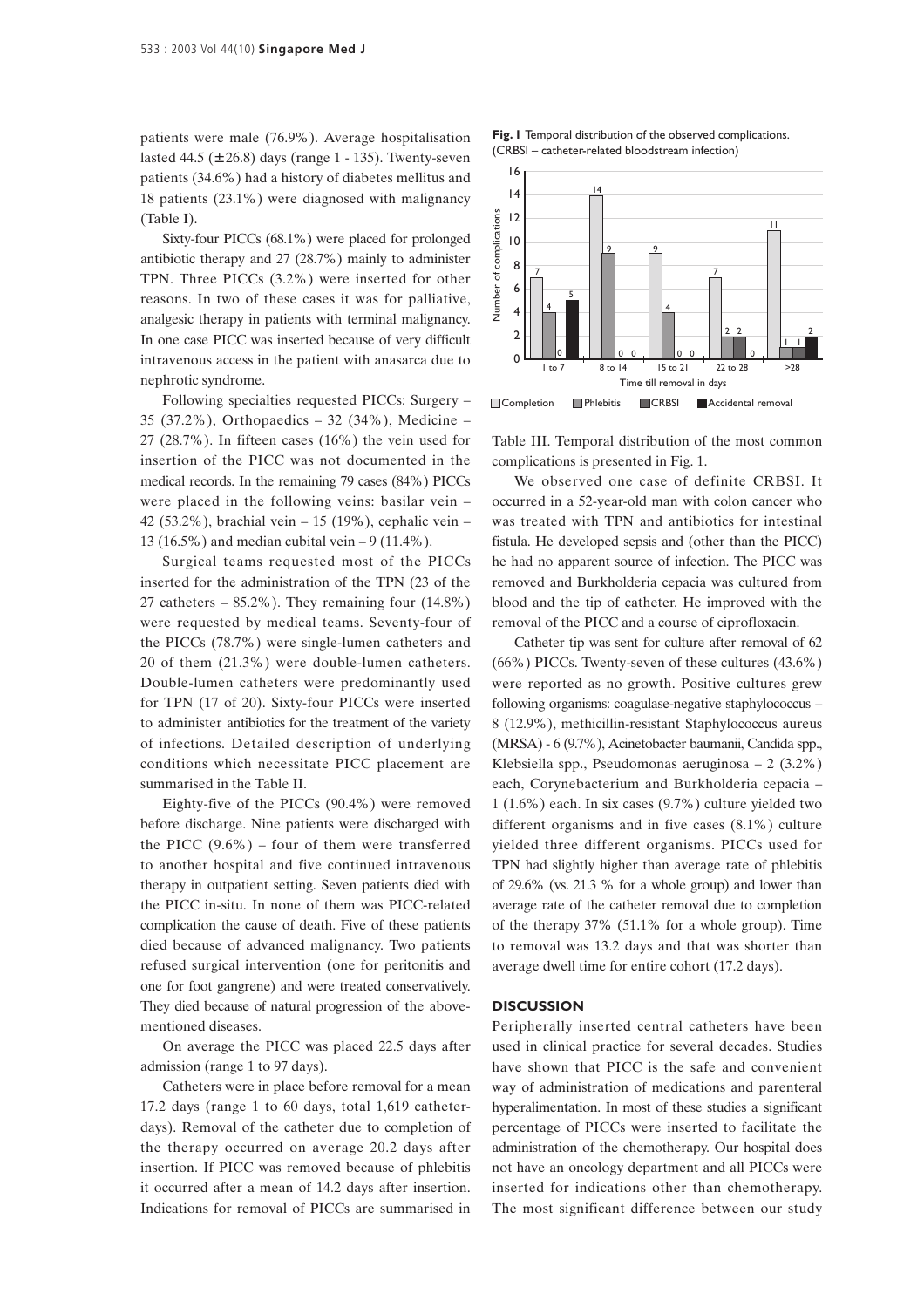and other studies on this subject is the fact that almost all catheters in our review were inserted for the administration of antibiotics or TPN. The PICC offers some advantages over the traditional  $\text{CVC}^{(5)}$ . It is much safer to place and it does not require tunneling or implantation via surgical procedure. In some institutions, PICCs are inserted by the registered nurses at the bedside $(6,7)$ . PICCs are associated with a significantly lower rate of mechanical complications (hemothorax, pneumothorax) and are cheaper than CVCs. They are easier to maintain and have a longer dwell time compared to peripheral (or even some central) catheters. Since they are smaller and more comfortable than CVCs they allow early discharge and outpatient continuation of the therapy<sup>(8)</sup>. However, (as with any implantable intravenous device) their use is sometimes complicated by development of phlebitis, thrombosis or catheter-related bloodstream infections (CRBSI). Several reviews<sup>(9-11)</sup> and guidelines<sup>(4,5)</sup> for the prevention and the management of the catheterrelated infections (CRI) were published up to date.

All complications related to PICC use observed in our study occurred after catheter insertion. Most of them were minor but frequently they necessitated the removal of the catheter. Every third PICC had to be removed because of complication. The most common complication was phlebitis followed by accidental removal. Dwell time of the catheters removed due to phlebitis was on average six days shorter than those removed due to completion of the therapy (14.2 vs. 20.2 days). We observed only one definite and two probable CRBSIs. Other studies of this clinical problem showed similar results. Lam et  $al^{(12)}$  reported a mean time to removal of 14.1 days. In their study 46.7% of catheters were removed due to completion of therapy. They observed higher rates of leakage (8.9%) and occlusion (12.6%) but lower rates of phlebitis  $(2.2\%)$ . Walshe et al<sup>(2)</sup> observed that 39% of all PICCs were removed after completion of therapy and 32.8% of them were removed due to PICCrelated complications. Mean time to removal in this study was 30 days. In another study Ng et  $al^{(1)}$ reported the following rates: removal due to completion – 49.2% (411 of 835), removal due to PICCrelated complication  $-31.1\%$  (260 of 835) and mean time to removal 40.2 days.

Results of our study showed that complication rates are similar but time to removal is shorter than in the above-mentioned studies. Even removal due to completion of therapy occurred earlier in our cohort than in the other studies. This is in part due to different study population. In the study conducted by Walshe et al, 93.7% of patients had underlying malignancy<sup>(2)</sup>. In these patients therapy of infections, pain management or chemotherapy may require much longer IV access. In the study by  $Ng$  et al<sup>(1)</sup> time to completion of therapy was longest in transplant and HIV-infected patients who also frequently required prolonged intravenous therapy. We did not have even a single patient with these pathologies in our cohort.

Another reason for early completion of therapy in our patients could be too fast decision to insert PICC. In our study seven patients completed the therapy and had catheter removed within seven days of insertion. In three of these patients primary indication for PICC was TPN and in four therapy with antibiotics. It seems possible that the decision to insert PICC was made too quickly and the procedure could have been avoided.

Complication rates were slightly higher and time to removal slightly shorter for the PICCs inserted for the administration of TPN. This was also observed in other studies(1,13). Some authors found TPN administration to be a risk factor for the development of catheterrelated infection<sup>(8)</sup>.

We observed only one case of definite and two cases of probable CRBSI (total 3.3%). All three occurred relatively late (4<sup>th</sup> week or later). This compares favourably with the two above-mentioned studies. In these other studies researchers noted the incidence of CRBSI to be 7.4%(2) and 8.6%(1) respectively. It seems that CRBSI is a relatively late complication of PICC and our lower incidence is probably related to the shorter average dwell time<sup>(10)</sup>.

As expected, the vast majority of PICCs removed because of phlebitis were sent for culture. To our surprise the majority of PICCs removed from asymptomatic and clinically stable patients after completion of prescribed treatment (34 of 48 or 70.8%) were also sent for culture. Frequently it was done on the day of discharge with no intention to act on positive culture result. In these cases culture result did not subsequently influence clinical management.

#### **CONCLUSION**

The main goal of our study was to collect clinical data, which would allow us to optimise utilisation of PICCs in our hospital. Based on this data we propose the following recommendations:

1. PICC should be considered in therapy of infections that require more than two weeks of intravenous antibiotics (e.g. infective endocarditis, melioidosis, osteomyelitis, liver abscess or infection of implanted orthopaedic device). It should be avoided whenever standard treatment protocol allows early switch to oral antibiotics or when routine treatment consists of a course of antibiotics of less than twoweek duration.